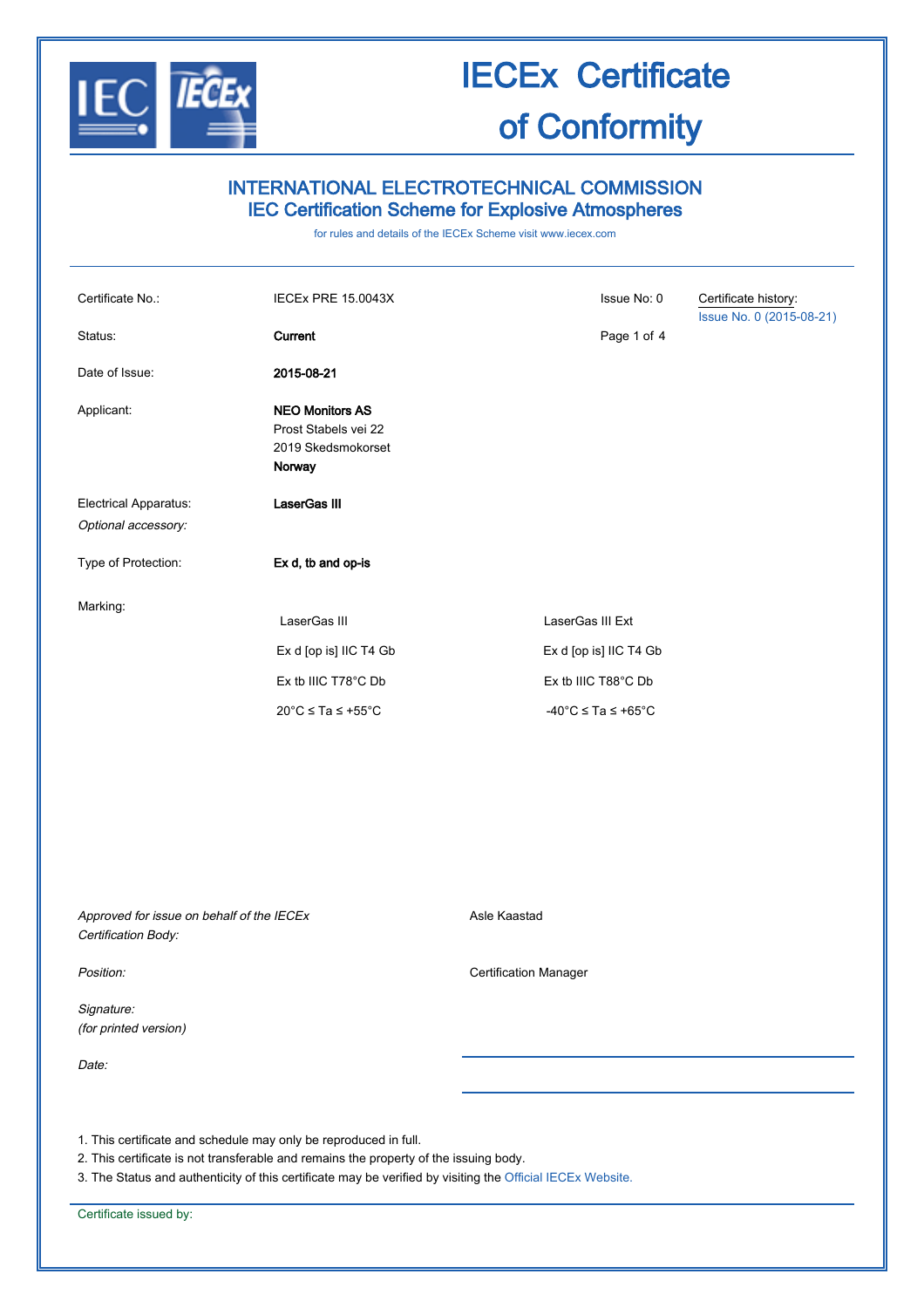

Certificate No: IECEx PRE 15.0043X Issue No: 0

Date of Issue: 2015-08-21

DNV Nemko Presafe AS Gaustadalleen 30 P.O.Box 73 Blindern 0314 Oslo Norway

Page 2 of 4

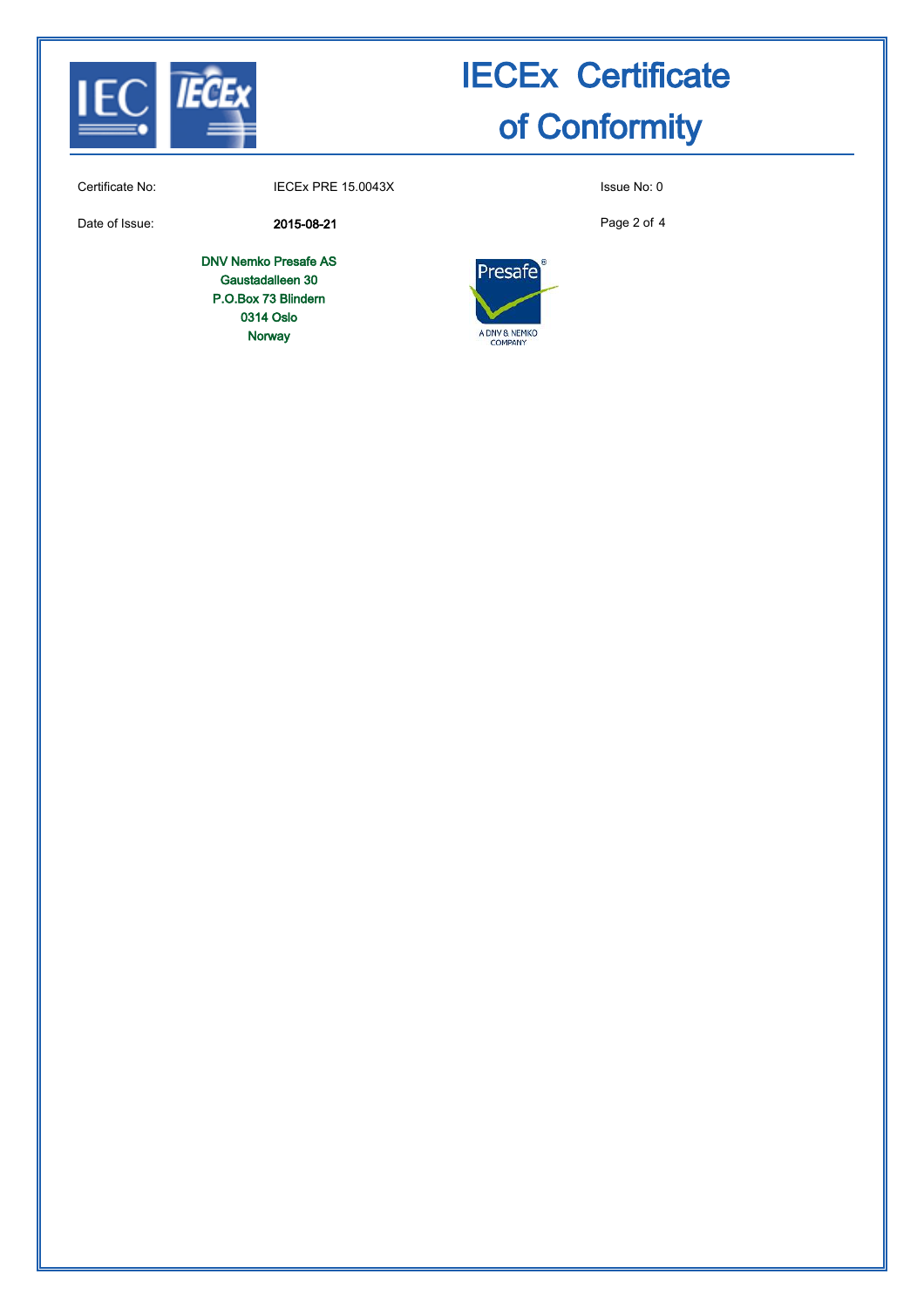

|                 | Norway                 |             |
|-----------------|------------------------|-------------|
|                 |                        |             |
|                 | Norway                 |             |
|                 | 2019 Skedsmokorset     |             |
|                 | Prost Stabels vei 22   |             |
| Manufacturer:   | <b>NEO Monitors AS</b> |             |
| Date of Issue:  | 2015-08-21             | Page 3 of 4 |
| Certificate No: | IECEX PRE 15.0043X     | Issue No: 0 |
|                 |                        |             |

Additional Manufacturing location(s):

This certificate is issued as verification that a sample(s), representative of production, was assessed and tested and found to comply with the IEC Standard list below and that the manufacturer's quality system, relating to the Ex products covered by this certificate, was assessed and found to comply with the IECEx Quality system requirements. This certificate is granted subject to the conditions as set out in IECEx Scheme Rules, IECEx 02 and Operational Documents as amended.

#### STANDARDS:

The electrical apparatus and any acceptable variations to it specified in the schedule of this certificate and the identified documents, was found to comply with the following standards:

| IEC 60079-0:2011<br>Edition:6.0    | Explosive atmospheres - Part 0: General requirements                                                         |
|------------------------------------|--------------------------------------------------------------------------------------------------------------|
| IEC 60079-1: 2007-04<br>Edition:6  | Explosive atmospheres - Part 1: Equipment protection by flameproof enclosures "d"                            |
| IEC 60079-28: 2006-08<br>Edition:1 | Explosive atmospheres - Part 28: Protection of equipment and transmission systems using optical<br>radiation |
| IEC 60079-31: 2013<br>Edition:2    | Explosive atmospheres - Part 31: Equipment dust ignition protection by enclosure "t"                         |

This Certificate does not indicate compliance with electrical safety and performance requirements other than those expressly included in the

Standards listed above.

#### TEST & ASSESSMENT REPORTS:

A sample(s) of the equipment listed has successfully met the examination and test requirements as recorded in

#### Test Report:

[NO/PRE/ExTR15.0032/00](http://iecex.iec.ch/IECEx/IECExWeb.nsf/ExTRNumber/NO/PRE/ExTR15.0032/00?OpenDocument)

[NO/DNV/ExTR10.0004/01](http://iecex.iec.ch/IECEx/IECExWeb.nsf/ExTRNumber/NO/DNV/ExTR10.0004/01?OpenDocument) [NO/DNV/ExTR10.0007/00](http://iecex.iec.ch/IECEx/IECExWeb.nsf/ExTRNumber/NO/DNV/ExTR10.0007/00?OpenDocument) [NO/PRE/ExTR14.0013/00](http://iecex.iec.ch/IECEx/IECExWeb.nsf/ExTRNumber/NO/PRE/ExTR14.0013/00?OpenDocument)

Quality Assessment Report:

[NO/DNV/QAR12.0012/01](http://iecex.iec.ch/IECEx/IECExWeb.nsf/QARNumber/NO/DNV/QAR12.0012/01?OpenDocument)